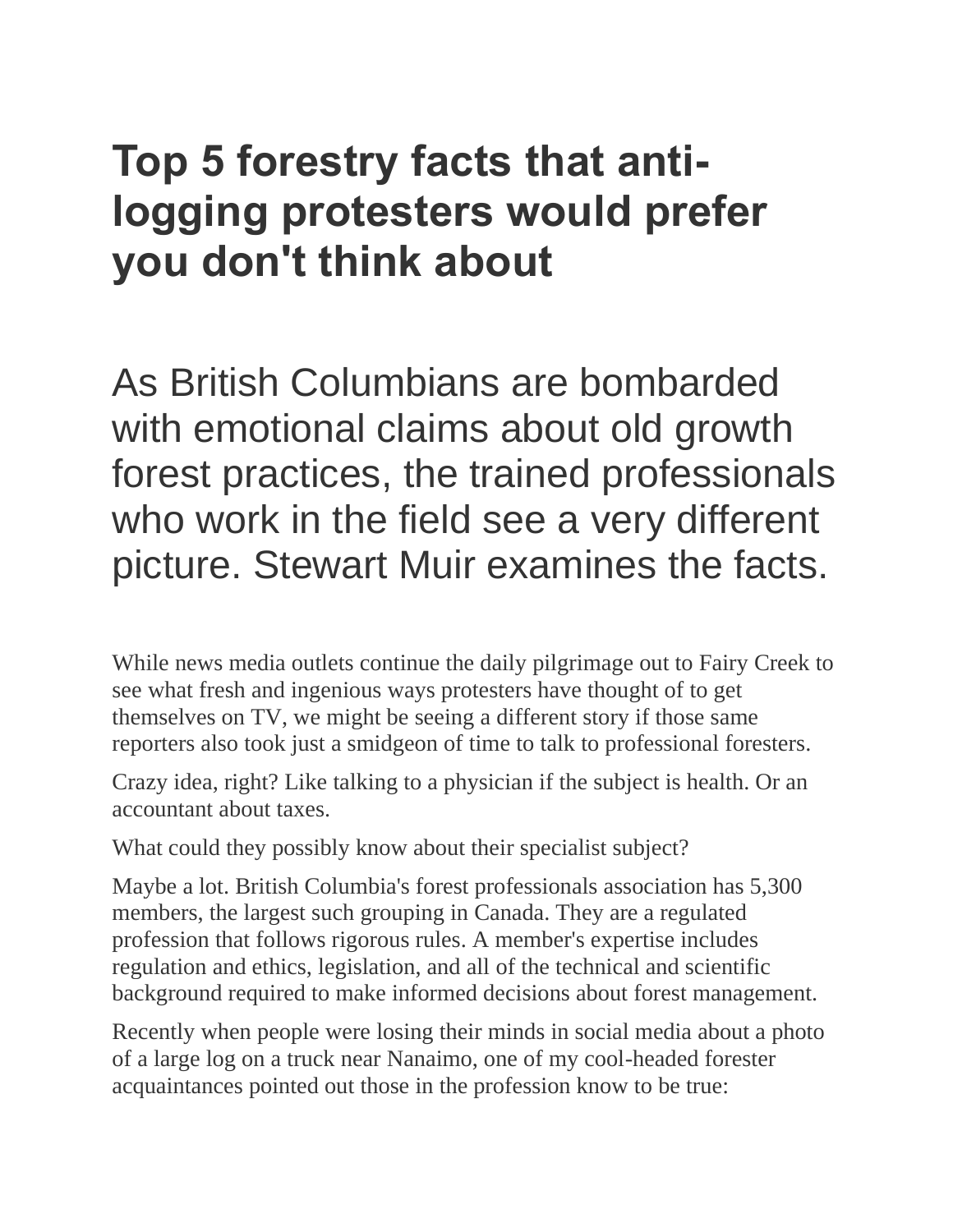a *large* tree isn't necessarily an *old* tree. I looked into it and, sure enough, there is actually no evidence to show that the Sitka spruce on that truck was older than 210 years. (The definition of old growth on the coast is 250+ years). The [world's largest specimen of this tree](https://en.wikipedia.org/wiki/Picea_sitchensis) is located on the Queets River only 100 miles away from Nanaimo in Washington State; it measures 4.4 metres across and its age is estimated at between 350 to 450 years old. The Nanaimo tree is only 60% as big as the Queets tree so it could easily be under the old growth line. This means that almost every story and commentary published to date about this incident is incorrect, and nobody cares. The same standard of sloppy analysis and fact-checking occurs in most coverage about the Fairy Creek situation. That's the power of emotion over fact.

Recently, we parsed the current state of knowledge about forestry and issued [this report](https://www.resourceworks.com/forestry-in-bc) to provide information and context that was being routinely overlooked.

Foresters are a diverse bunch. There's not one "official narrative" of forestry professionals like there is from the old-growth protesters who all seem to insist that the last large old-growth tree is going to be cut any day now (it isn't).

When was the last time you saw a real live forester on the news? If your answer is almost never, that's because reporters, editors and producers have been persuaded by activist campaigns that reliable knowledge about forests and conservation must only be sought from a small handful of experts who espouse the particular sky-is-falling narrative that an entire pressure campaign has been structured around.

Nobody can be trusted who does not validate the catastrophe diagnosis – because we're in a crisis, right?

On closer examination, it turns out that several of those familiar experts are not even forest professionals or specialist forestry academics. They are drawn from other fields. While they may bring genuine authority and scholarship to their work, that doesn't make them foresters. I'm not dissing disciplines like ecology here, because it brings a valuable perspective that should be part of holistic decision making. There are bigger issues here that start on our university and training campuses.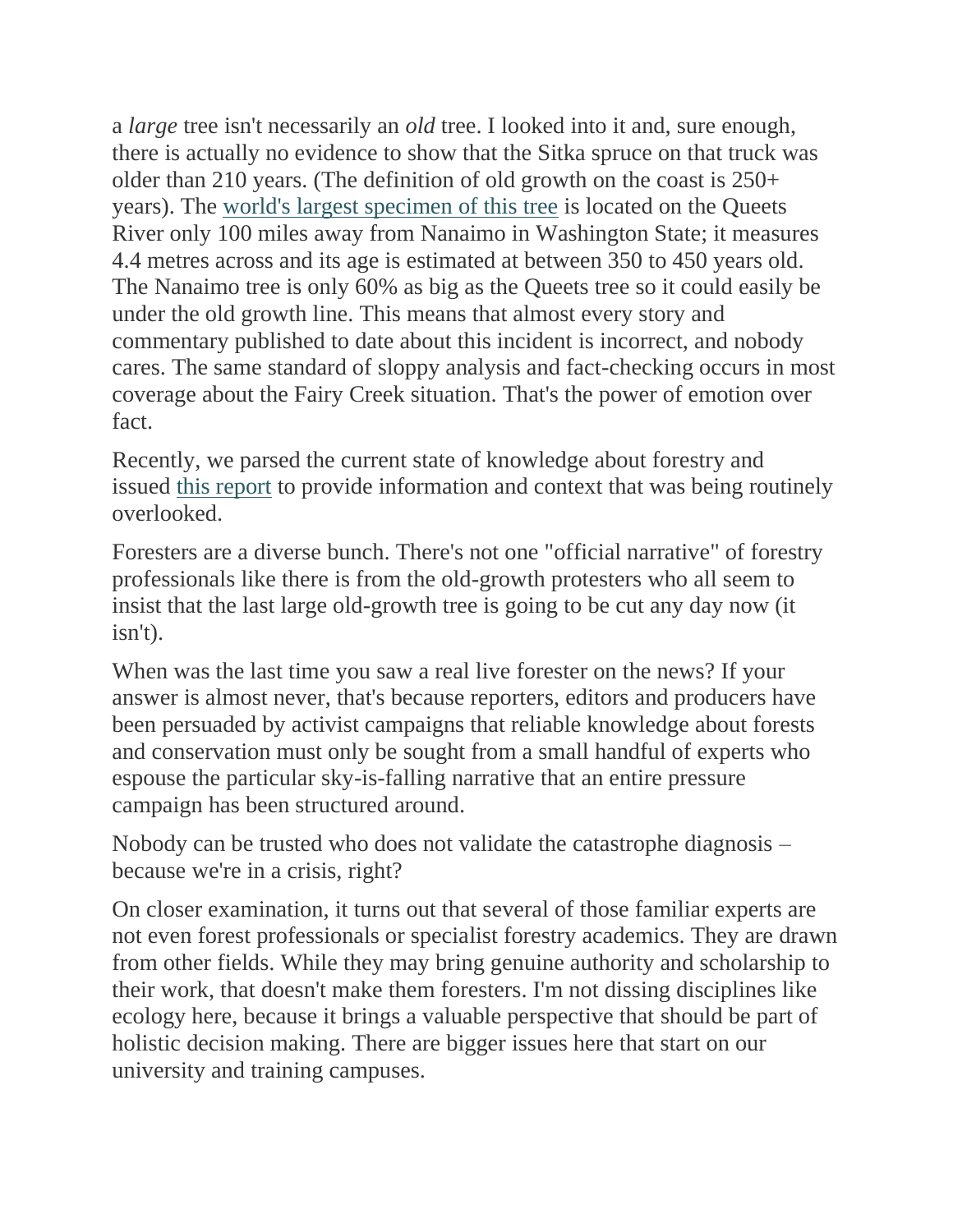One professional forester who was involved in the recent official old growth review panel has predicted that public strife will continue if protester demands are not met. This is not so much an observation about what *should* happen as it is about the skills and resources of protest organizers to weaponize emotion, with forestry science and public values once again losing out.

To some extent, the news coverage is a reflection of the divergence. Within the forestry profession itself, schools of thought compete for influence and debates can be intense.

Yet it remains obvious that important public discussions about forestry have a tendency to exclude forestry experts.

This is why we have government, industry and First Nations saying one thing and the environmental activists saying another.

Is the state of forestry perfect? Absolutely not. It's not a crisis or a disaster either. Outlier viewpoints, often drawn from entirely different professions than forestry, make great headlines but are not reflective of widely understood truths among forest professionals.

Aided by a forestry friend who happens to be a genius with numbers, let's get educated about how foresters see the world.

For starters today, here are five things that forest professionals know that the anti-forestry movement might just be horrified to learn I've shared...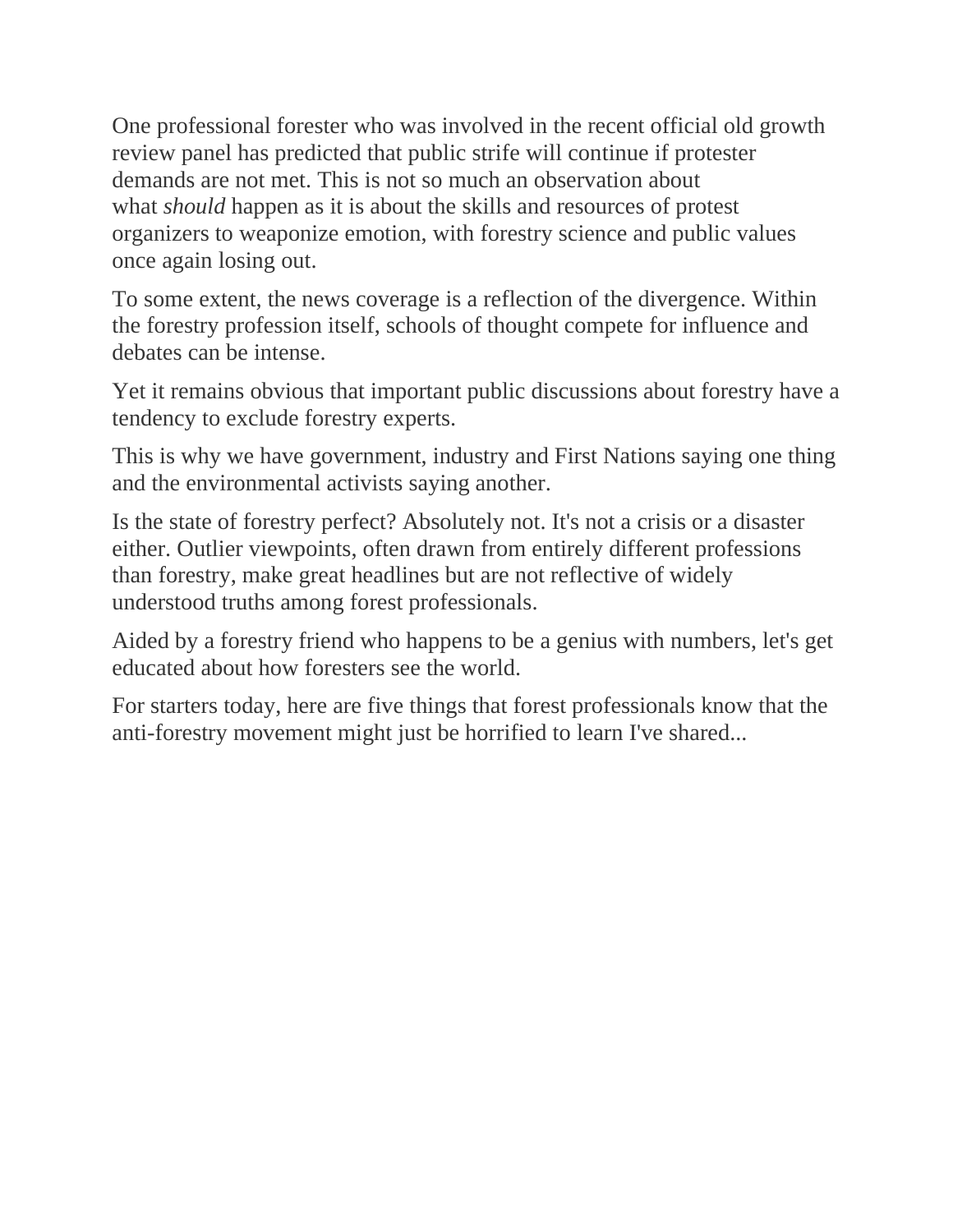### **1. B.C. coastal forest harvests have fallen, not risen**



On the coast, which includes Vancouver Island where the controversy is centred, forest yields were on a long-term downward trend for decades. That has now flattened out and the trend is in balance moving forward. We should be celebrating, not befouling the woods with garbage and cutting the brake lines of industrial ambulances.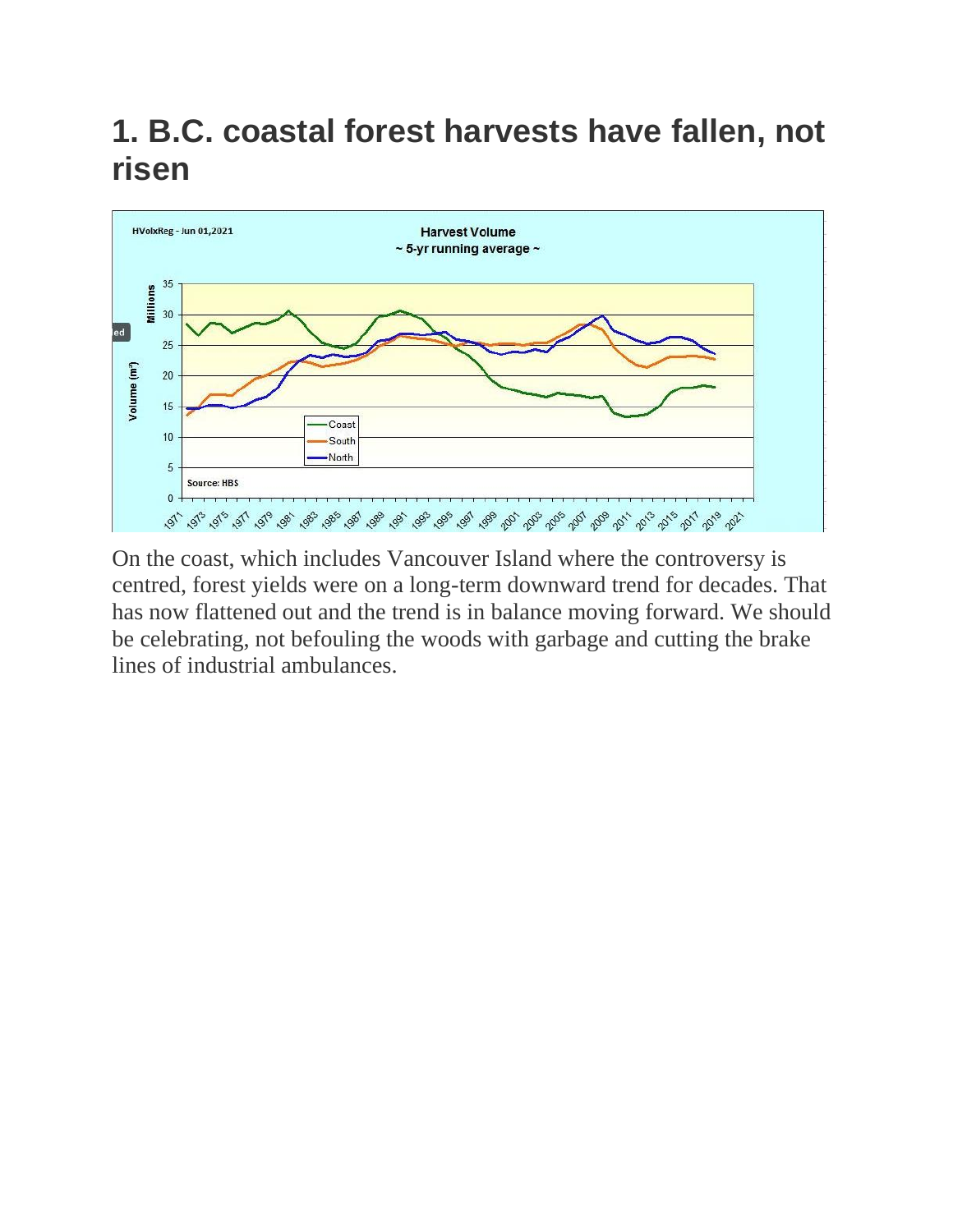#### **2. Managed forests on the coast are sustainable over the next century and beyond**



The stereotype of the forest industry racing to harvest that last tree is bunk. One professional forester I know likens the current state of coastal forestry (blue line) to living off the interest of your nest egg. Coastal forestry in B.C. is on a long term trend where every year we are harvesting an amount more or less equal to the amount that is growing, and not cutting into the capital. Managed correctly, this is the future that is already unfolding. It could be undone if there are sudden, politically motivated policy shifts that reverse decades of forest management and planning.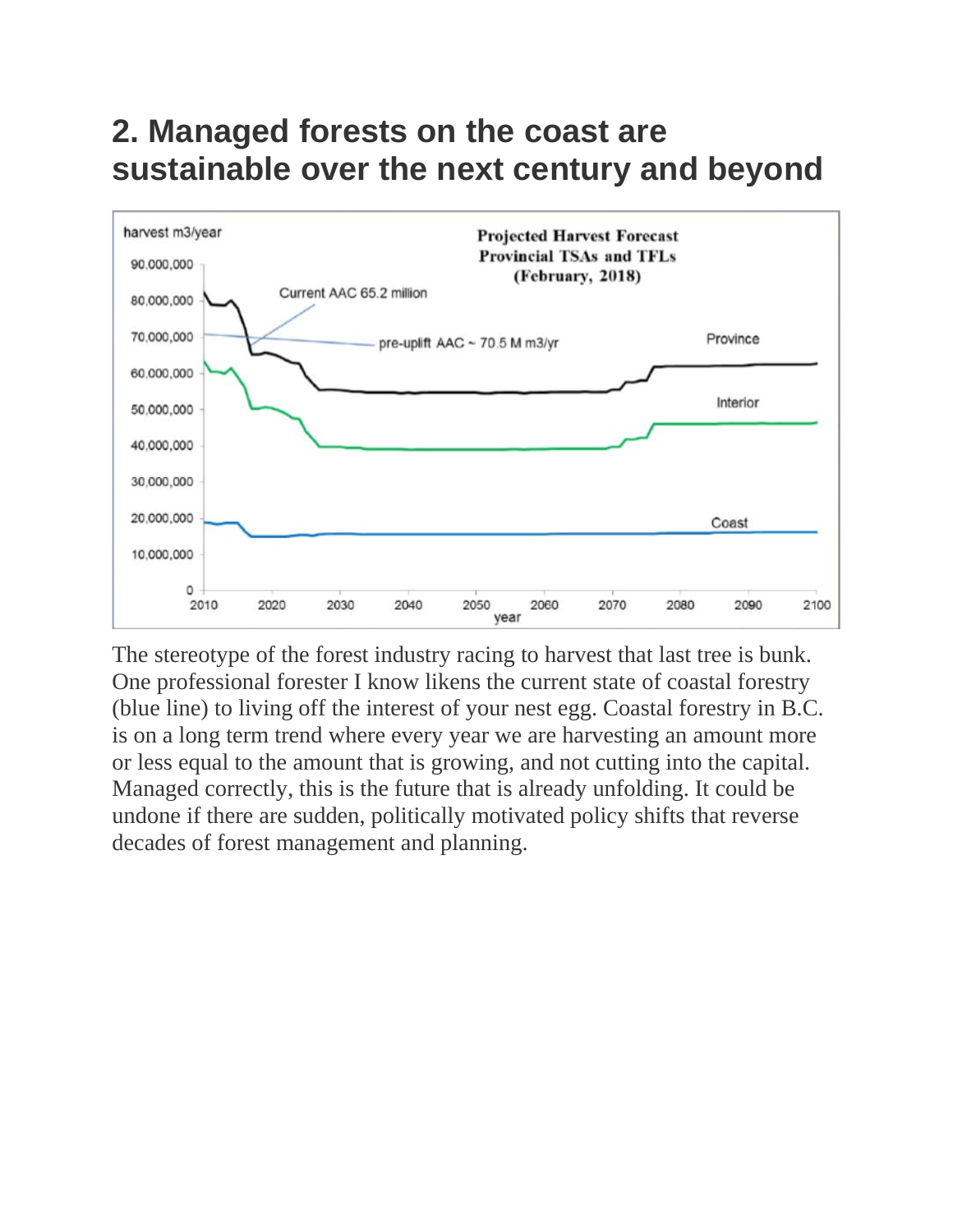# **3. Forest companies are harvesting less than they're allowed to**



As protester rhetoric grows to desperate levels, all kinds of new tactics are being tried to force the provincial government to make decisions based on emotions and opinion polls rather than facts. That includes highly derogatory depictions of those who work in the forest industry as rapacious and uncaring. That is unearned and unfair. As this chart shows, forest companies are harvesting less than they are allowed, not more, probably due to a combination of factors including B.C.'s legendary bureaucracy and the restraint of foresters who must consider not present harvest volumes but future ones as well.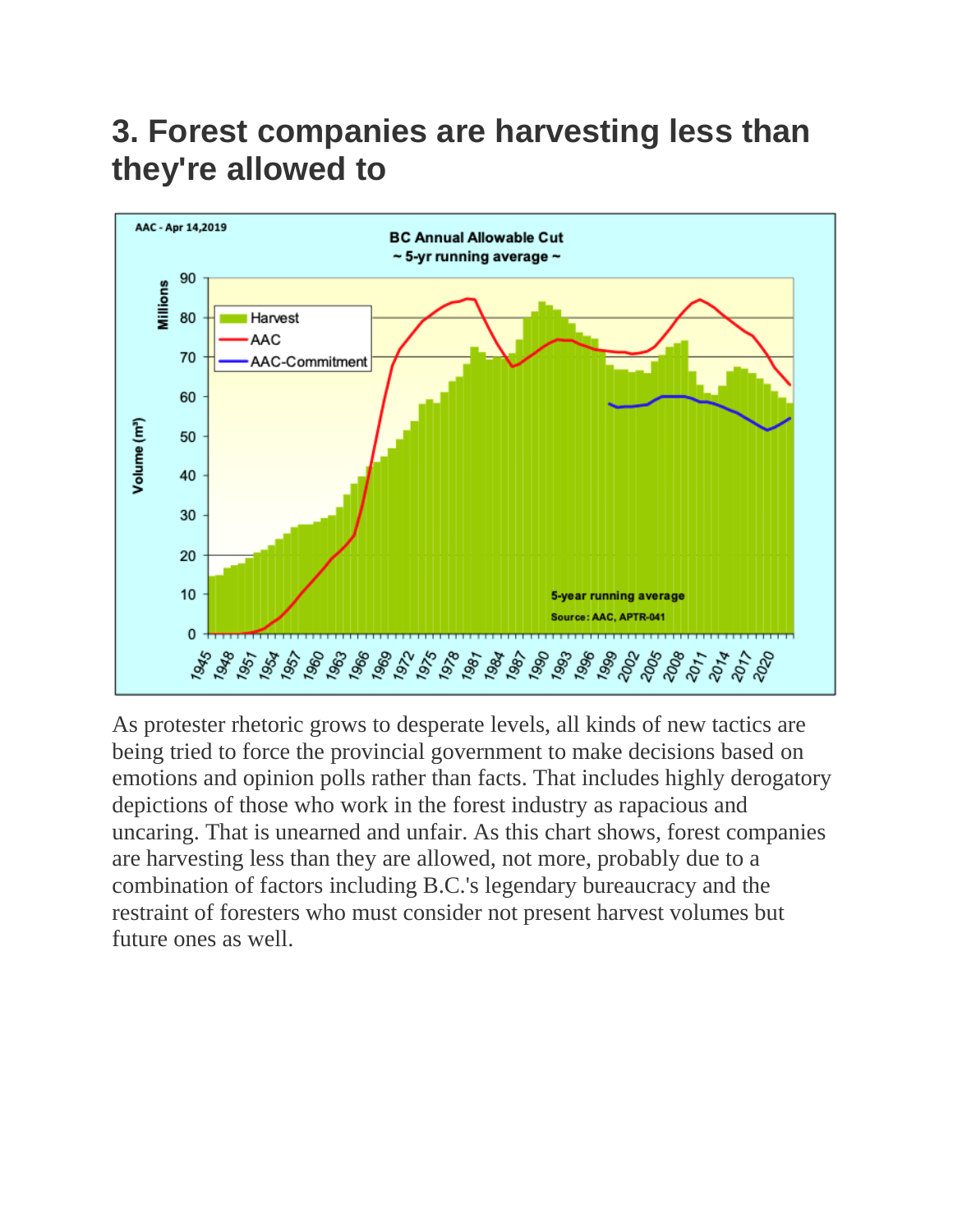# **4. In 2021, the 10 billionth seedling will be planted**



It's not just that B.C. plants a lot of trees every year (more than 300 million annually). Over decades of silviculture, 10 billion of them have now been planted. The seedlings are drawn from carefully managed stocks that ensure the perfect genetic fit for various microclimates, terrains and growing conditions. One great fallacy is that tree planting on the coast represents some kind of plantation system, evoking rows of clone-like identical trees. In fact, when a cutblock is harvested it is replanted with mixed species that replicate the pre-existing natural conditions. Seedlings are planted in such a way that natural ingress of other species is encouraged. When I speak with professional foresters, as I frequently do, this is a particular point of pride. It's why the average person walking through a second growth forest could easily think they are in an area of old growth.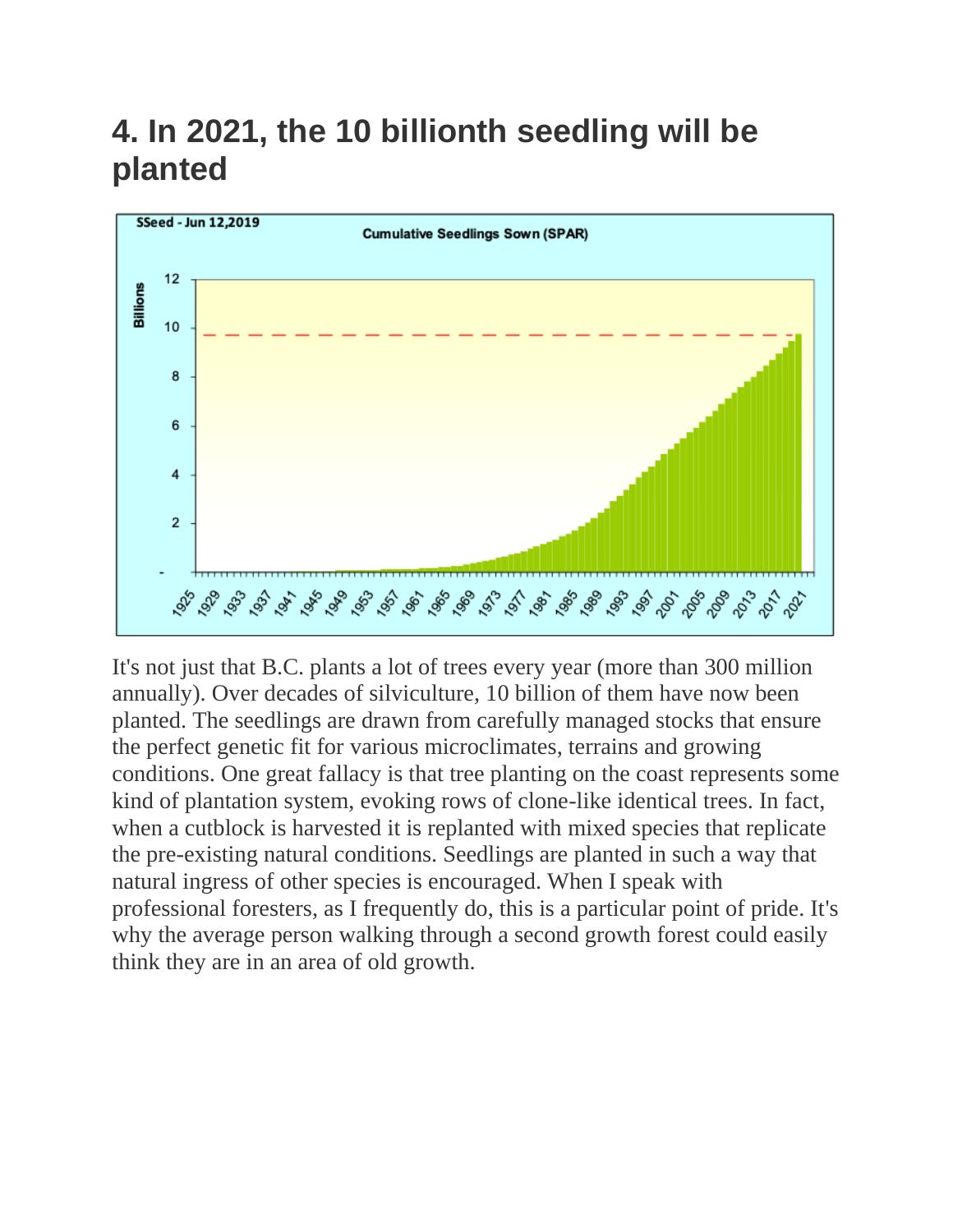#### **5. Roughly 25 million young trees are planted every year just on the B.C. coast**



Most of the replanting goes on in the Interior, and you can see in this chart that in recent years there was quite an increase in how many million seedlings went in, attributable to the aftermath of the pine beetle infestation that killed millions of trees. However, the coastal story is one of consistent replanting at steady levels over the years – evidence not of a crisis situation but of stability. On average, a hectare of replanted forest takes 1,000 seedlings – to imagine this, try to picture the floor plate of an Ikea store that has 2,700 trees growing on it.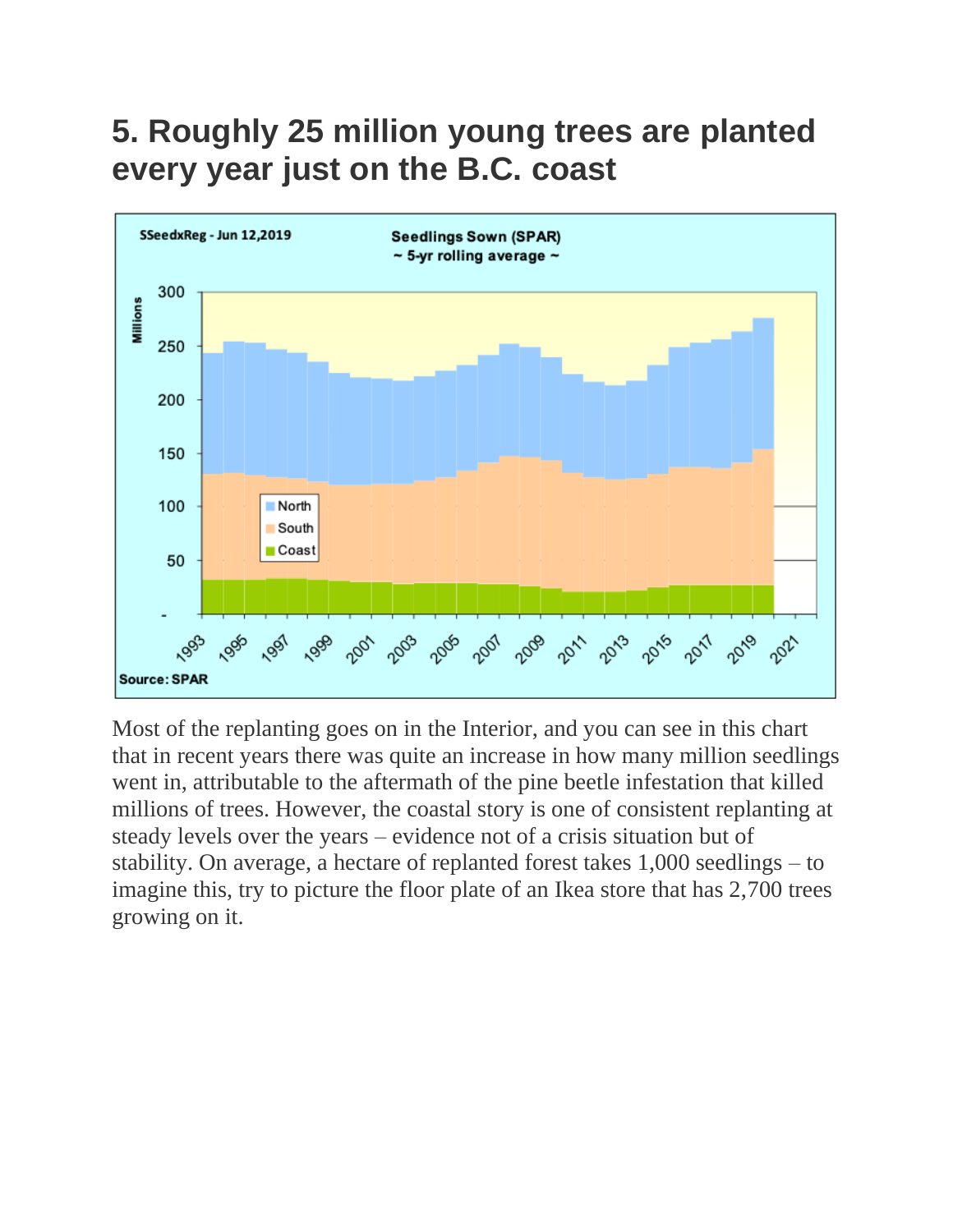# **Conclusion**

On Vancouver Island today, most of the forests are protected in reserves. There is no chance that old growth will ever run out. Within the working forest, every day trees naturally age into the technical status of old growth (250+ years), while some are harvested.

Protecting unique, biodiverse, culturally significant, and otherwise sensitive ecosystems is already a priority. With the provincial government committed to implementing UNDRIP legislation initially through increased forest management by First Nations, aligning these values with traditional Indigenous resource stewardship philosophies is further assurance that we're on the right track.

The bitter opposition to First Nations forest management from some corners of the environmental movement increasingly has an overtone of paternalism and all of the things that Canadian society got so tragically wrong in the past. Stand down, those who are trying to interfere in today's UNDRIP-driven First Nations governance.

Environmentally sound and sustainably managed forestry results in First Nations reconciliation, well-paying jobs, climate-friendly materials that are used for everything from medical masks to houses, and substantial revenues to government.

What's not to like about that? If there's a mystery here, that has to be it.

My advice to reporters covering the Fairy Creek protests is: go ahead and get the protest images that your producers want. Talk to the chosen experts that activist groups are steering you to.

But do yourself and everyone a favour and tell the whole story, because right now nobody is doing that. Find some forest professionals and academics to interview because that is how you'll be able to produce balanced coverage. Interview the forestry scientists who work in B.C. in special niches of the field that you might not even have heard of.

You'll find foresters working in government, for forest companies and First Nations, at universities and colleges, running municipal community forest programs, and in consulting practice. They can be reluctant interviewees and